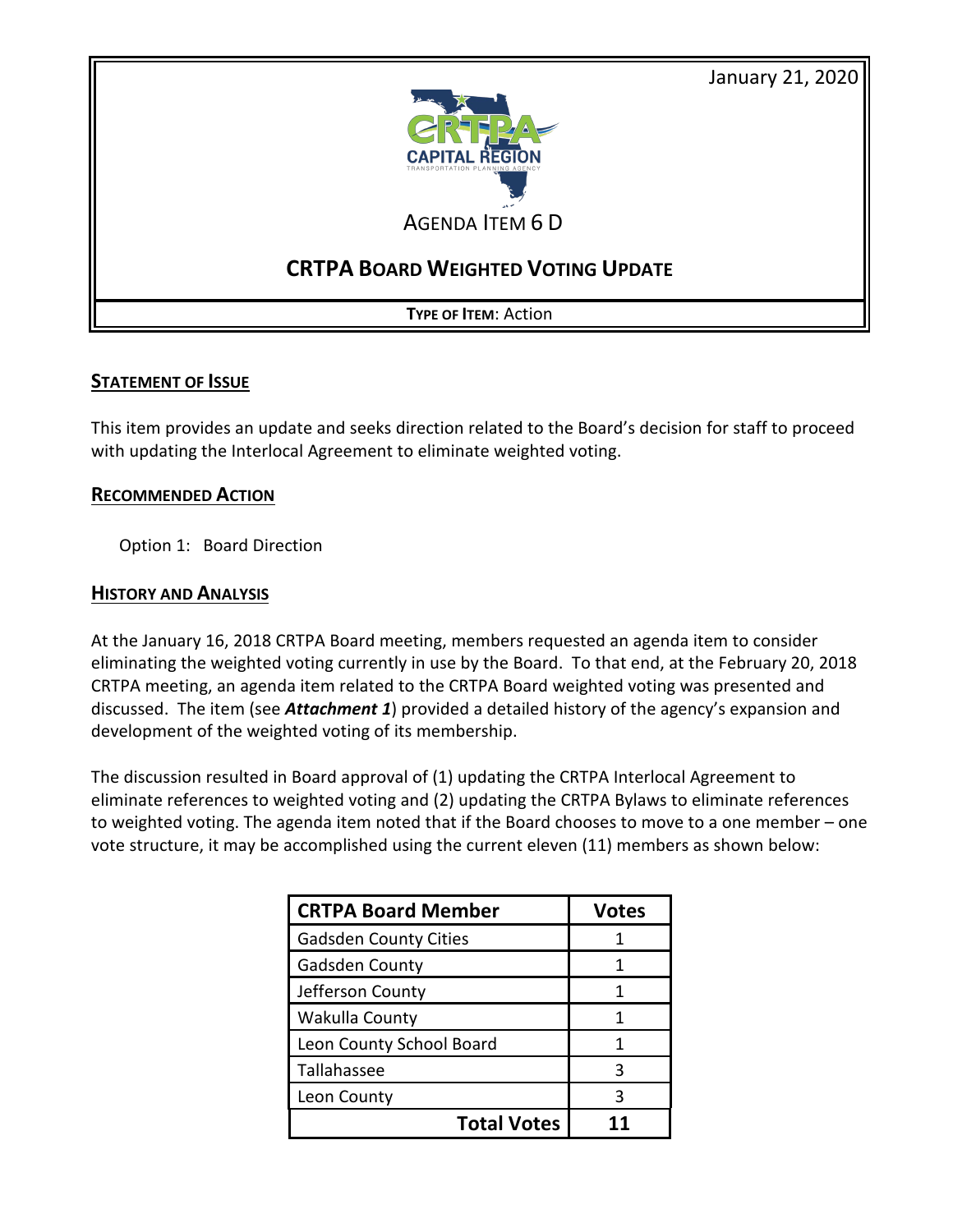Furthermore, the agenda item noted that based on the structure, the option for the City of Tallahassee and Leon County to change their respective number members would need to be eliminated.

Subsequent to the meeting, as staff initiated the process of updating the Interlocal Agreement, the membership of the CRTPA Board changed with the addition of a Leon County representative. As a result, the proposal to change the Board's weighted voting (as identified above) will need to be reevaluated.

### **OPTIONS**

Option 1: CRTPA Board Direction.

#### **ATTACHMENT**

Attachment 1: February 20, 2018 CRTPA Agenda Item 6A ("CRTPA Board Weighted Voting")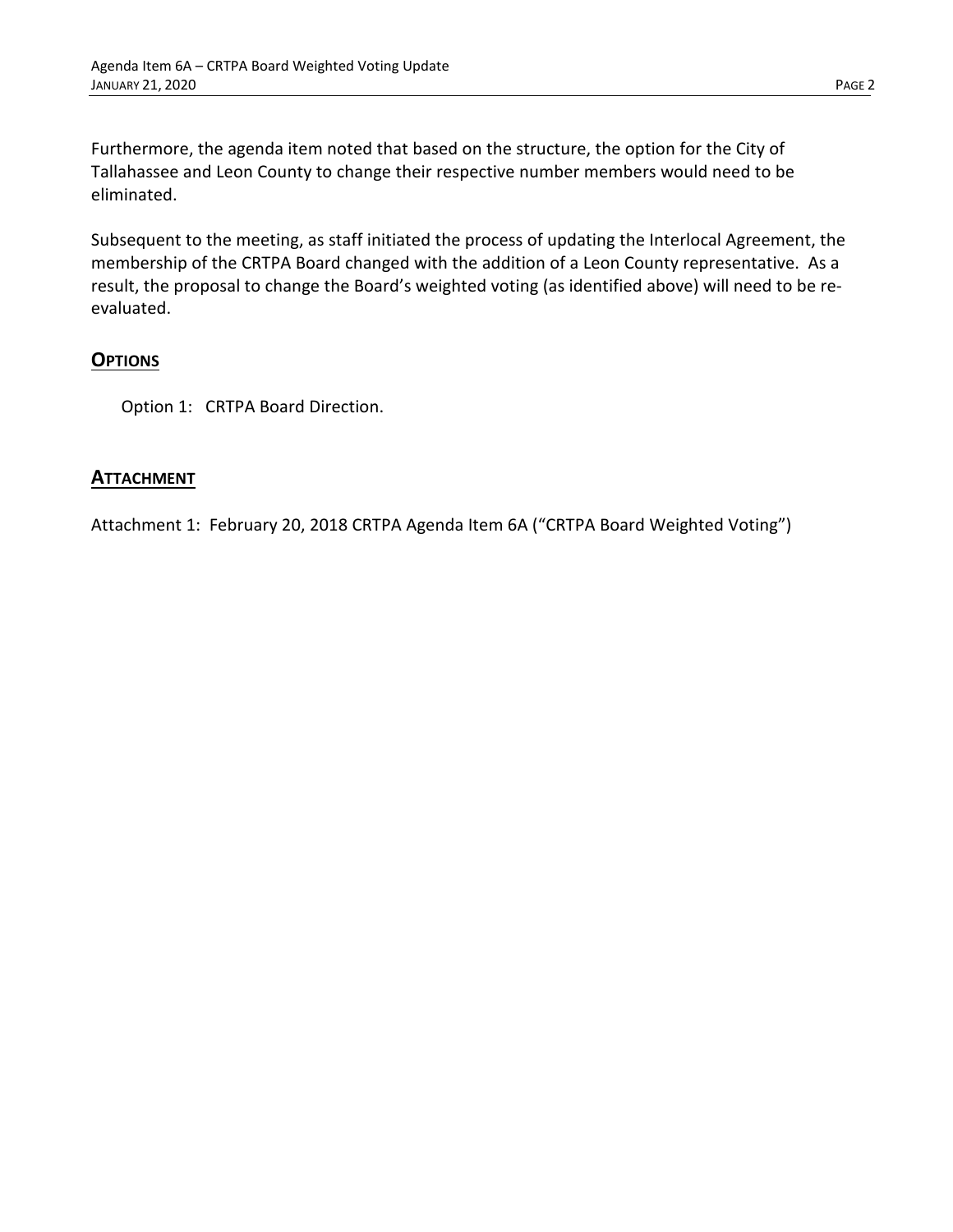# **ATTACHMENT 1**

February 20, 2018





AGENDA ITEM 6 A

# **CRTPA BOARD WEIGHTED VOTING**

**TYPE OF ITEM**: Action

## **STATEMENT OF ISSUE**

At the January 16, 2018 CRTPA Board meeting, members requested an agenda item to consider eliminating the weighted voting currently in use by the Board. Staff has provided the history of the weighted vote as well as considerations before any final decision is made.

## **HISTORY AND ANALYSIS**

The potential removal of the weighted voting currently used by the CRTPA Board includes several considerations for Board members. This section of the agenda will address:

- The History of MPO Expansion and Weighted Voting of Membership
- The use of "voting points"
- Florida Statute Requirements
- One Member-to One Vote Structure

## **MPO Expansion and Weighted Voting of Membership**

Since the establishment of the Tallahassee/Leon County MPO in 1977 several membership additions and expansions have occurred. There are a couple points to make prior to describing the MPO expansions, including:

- 1. While the number of voting members may vary, Tallahassee and Leon County have always been equal partners in terms of totals points that each organization represented whether it was the Tallahassee/Leon County MPO or the CRTPA.
- 2. All the expansions of the MPO that have occurred from 1977 to 2008 met Florida Statute 339.175 (Metropolitan Planning Organization) requirements.

The details of these expansions are provided below.

## **Tallahassee/Leon County Metropolitan Planning Organization (MPO)**

On February 8, 1977, the City of Tallahassee and Leon County executed an interlocal agreement establishing the Tallahassee-Leon County Metropolitan Planning Organization (MPO) to carry out a continuing, coordinated, and comprehensive transportation planning process. At that time, the City Commission and County Board had five (5) members each, so the voting did not have any weighting that occurred, each member had a single vote.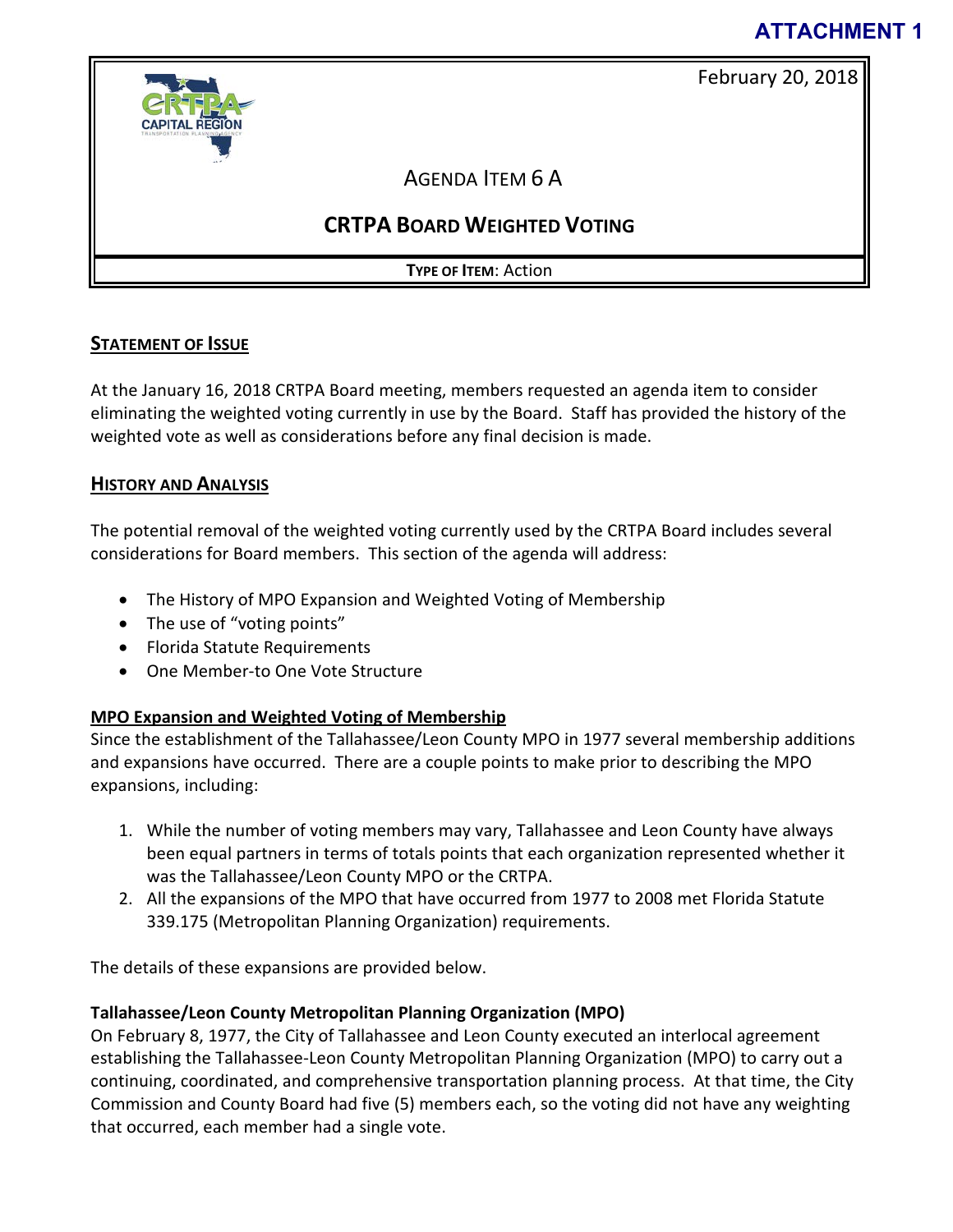#### **Leon County BOCC Expansion**

The first time the Board was expanded was to reflect the expansion of the Leon County Board of County Commissioners (Leon County BOCC) from five (5) to seven (7) members. To reflect this change, and keep the voting equal, the Board went to a weighted vote. Each Leon County member had one vote with a weight of five (5) points, 35 in total, while each City member had a vote with a weight of seven (7) points, 35 in total. Therefore, the maximum potential points were 70 for any item brought to the Board.

### **Leon County School Board Expansion**

The second time the Board expanded was to incorporate the Leon County School Board into the MPO process. This expansion occurred in 1998. In terms of voting and weighting points, the City of Tallahassee and Leon County maintained the same structure of one (1) vote – seven (7) points for the City and one (1) vote – five (5) points for the County. The Board provided one (1) vote with a weight of (1) to the Leon County School Board. Therefore, the maximum potential points were 71 for any item brought to the Board.

#### **Tallahassee/Leon County MPO Expansion to CRTPA**

The third expansion of the MPO was initiated on October 13, 2003 when the Board approved membership include portions of Gadsden County and portions of Wakulla County. To reflect this expansion, the Board approved a voting scenario based on the populations that each member represented. This scenario is shown below.

| <b>Member</b>            | <b>Votes</b> | <b>Points</b> |
|--------------------------|--------------|---------------|
| Havana                   |              |               |
| Midway                   |              |               |
| Quincy                   |              | 2             |
| Gadsden County           |              | 5             |
| Wakulla County           |              | 6             |
| Leon County School Board |              |               |
| Tallahassee              | 5            | 42            |
| Leon County              |              | 42            |
| <b>Totals Points</b>     |              |               |

The points for this scenario, based on population, reflect the 2000 Census data. When this expansion occurred, the CRTPA included four (4) members from Gadsden County and one (1) member from Wakulla County. The new membership changed the Tallahassee/Leon County points from the previous 100 to 84. Again, with equal representation amongst city and county members, each was provided 42 points, which were divided by the members on the Board.

It should be noted that Tallahassee and Leon County have the capabilities to reduce the number of members, which would increase the number of points to the remaining Tallahassee or Leon County members. In this instance, both opted to keep the entirety of their respective commissions on the CRTPA Board. In total, the CRTPA had 18 members.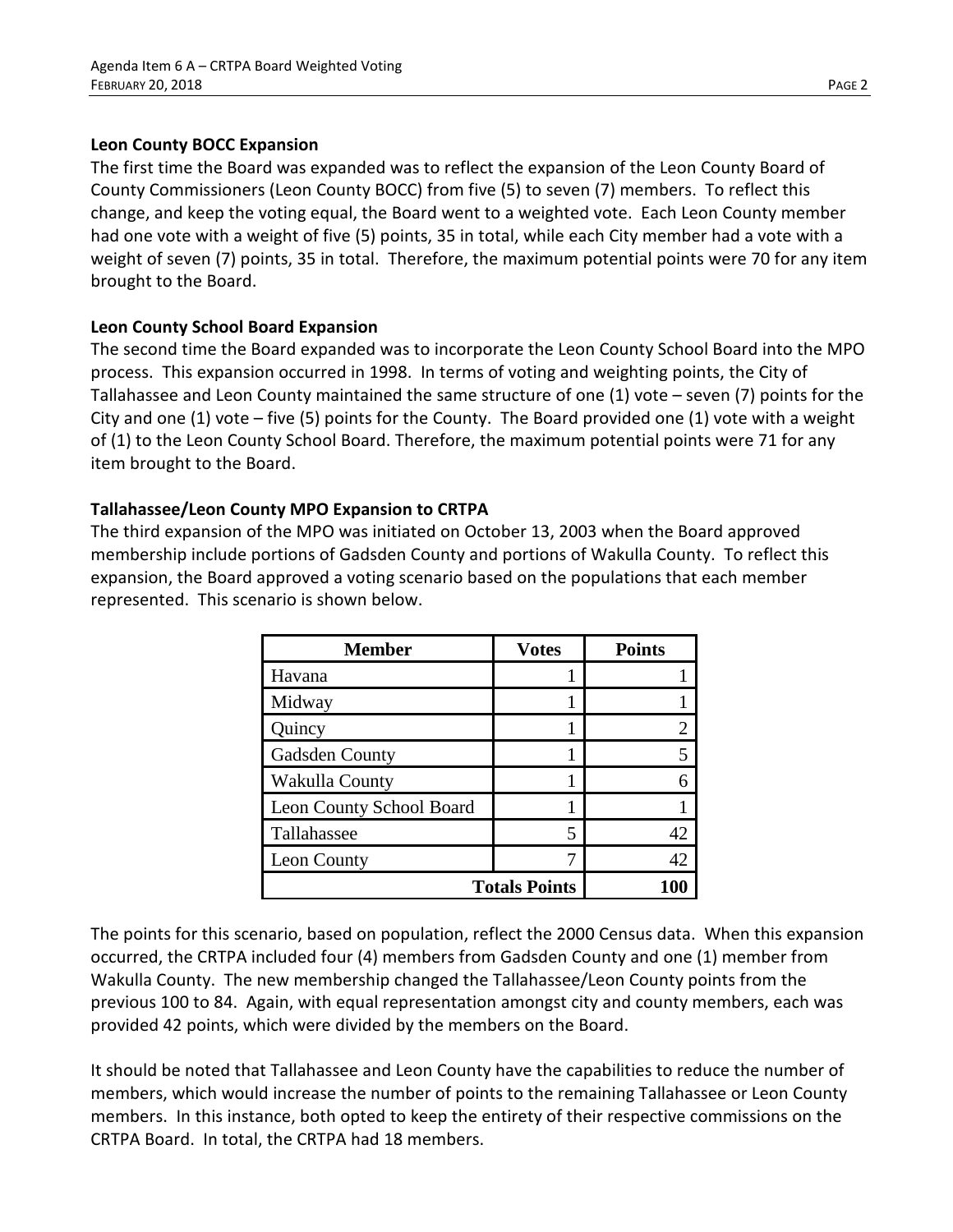### **2008 Expansion to Metropolitan Statistical Area (MSA)**

Florida Statute 339.175 (2)(c) allows for the expansion of an MPO's borders to encompass the entire Metropolitan Statistical Area or MSA. The MSA, known as the Tallahassee MSA, includes Gadsden County, Jefferson County, Leon County and Wakulla County. The reasons for this expansion included better regional coordination amongst the counties and the recognition that more than half of the workers in Gadsden, Jefferson and Wakulla Counties travel to Leon County for their jobs. Additionally, it provided the region with a stronger and unified voice in transportation decisions.

However, the expansion to the MSA included some tough decisions about the CRTPA Board membership. First, the size of the Board could quickly become overwhelming if each incorporated municipality and the county had representation. Therefore, Gadsden County was provided two (2) votes, one (1) for the six incorporated municipalities and one (1) for the county. Jefferson County was provided one (1) vote that represented both the county and Monticello. Wakulla County was also provided a vote to represent the county, Sopchoppy and St. Marks. These changes are reflected below:

| <b>Member</b>                   | <b>Votes</b> | <b>Points</b> |
|---------------------------------|--------------|---------------|
| <b>Gadsden County Cities</b>    |              |               |
| <b>Gadsden County</b>           |              |               |
| Jefferson County                |              |               |
| Wakulla County                  |              |               |
| <b>Leon County School Board</b> |              |               |
| Tallahassee                     | 3            | 37            |
| Leon County                     |              | 37            |
| <b>Totals Points</b>            |              |               |

The points for two of the members changed from the 2000 Census to the 2010 Census data. Gadsden County was reduced by one (1) point and Wakulla County was increased by one (1) point. All others remained the same. The biggest change that occurred more recently on the Board was the City of Tallahassee and Leon County both reducing the number of voting members from five (5) and seven (7) to three (3) and three (3), respectively.

### **Voting Points**

The use of the CRTPA's voting points are used for several functions, including:

#### **Quorum**

Originally, when the MPO was exclusively the Tallahassee/Leon County MPO, the quorum for a meeting had to be the majority of city and county commissioners in attendance. Therefore, the minimum number of members could be six (6), based on the original MPO, and seven (7) based on the expansion of the MPO due to the Leon County BOCC expansion. The introduction of Leon County School Board members did not change the quorum requirements. These boards did not require the weighted vote for a quorum.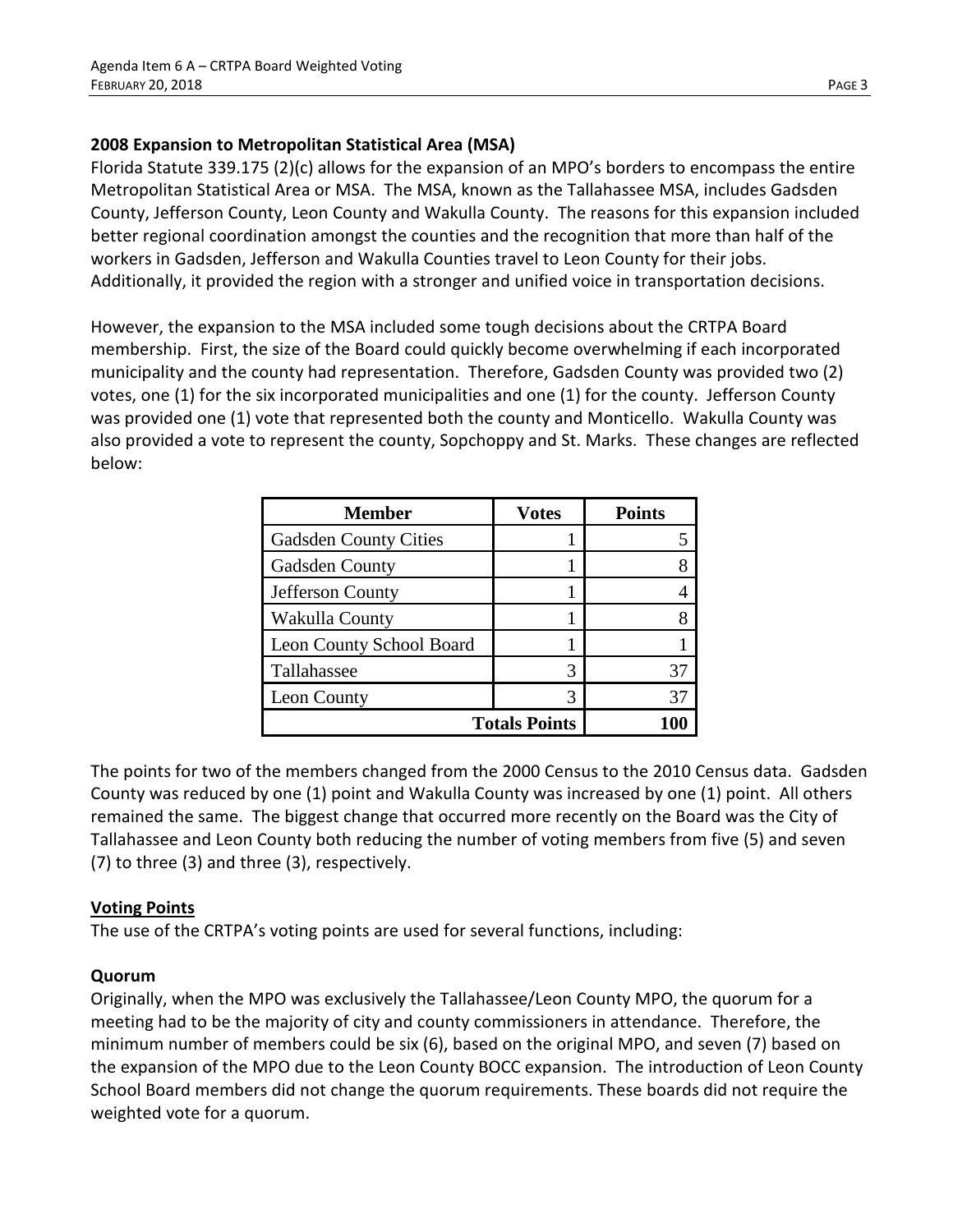However, the expansion to the CRTPA in 2003 and again in 2008 uses the weighted vote to determine the quorum. Currently, the points associated with each member are totaled to determine when the Board meeting can begin based on the points associated with each member and not the individual member. For example, the total number of points for members outside of Leon County and the City of Tallahassee totals 25 and requires that at least two (2) City or county members (12.33 points for each member, or 24.66 points for two), and the LCSB member (one point) be present for the meeting to have a quorum. This is just one example, but it is possible to have a quorum with less than half of the members present.

Therefore, as Board membership ebbs and flows during the meeting, staff is constantly checking the points to ensure that a quorum is present.

#### **Board Voting**

The main function of having voting points is to ensure there is no "tie" to any vote that the Board makes. Since 2003, there has only been one (1) vote that required the use of the voting points to determine if a motion failed or passed.

#### **Florida Statute Requirements**

Since there is a Florida House of Representative Bill currently being considered staff wanted to provide a little background comparison on that as well. Only the proposed changes that would potentially affect the CRTPA have been included below.

### **Current F.S. Chapter 339.175 Metropolitan Planning Organization Requirements**

There are several Florida Statutes that help guide MPO membership and voting, including the following:

F.S. 339.175 (3) Voting Membership

The language under 339.175 (3)(a) states:

(a) The voting membership of an M.P.O. shall consist of not fewer than 5 or more than 19 apportioned members, the exact number to be determined on an equitable geographic-population ratio basis by the Governor, based on an agreement among the affected units of general-purpose local government as required by federal rules and regulations….

*Currently, the CRTPA is comprised of eleven (11) members and well within the Florida Statute guidelines.*

(a)…. County commission members shall compose not less than one-third of the M.P.O. membership…

*Currently, county commissioners constitute 55% of the CRTPA Board.*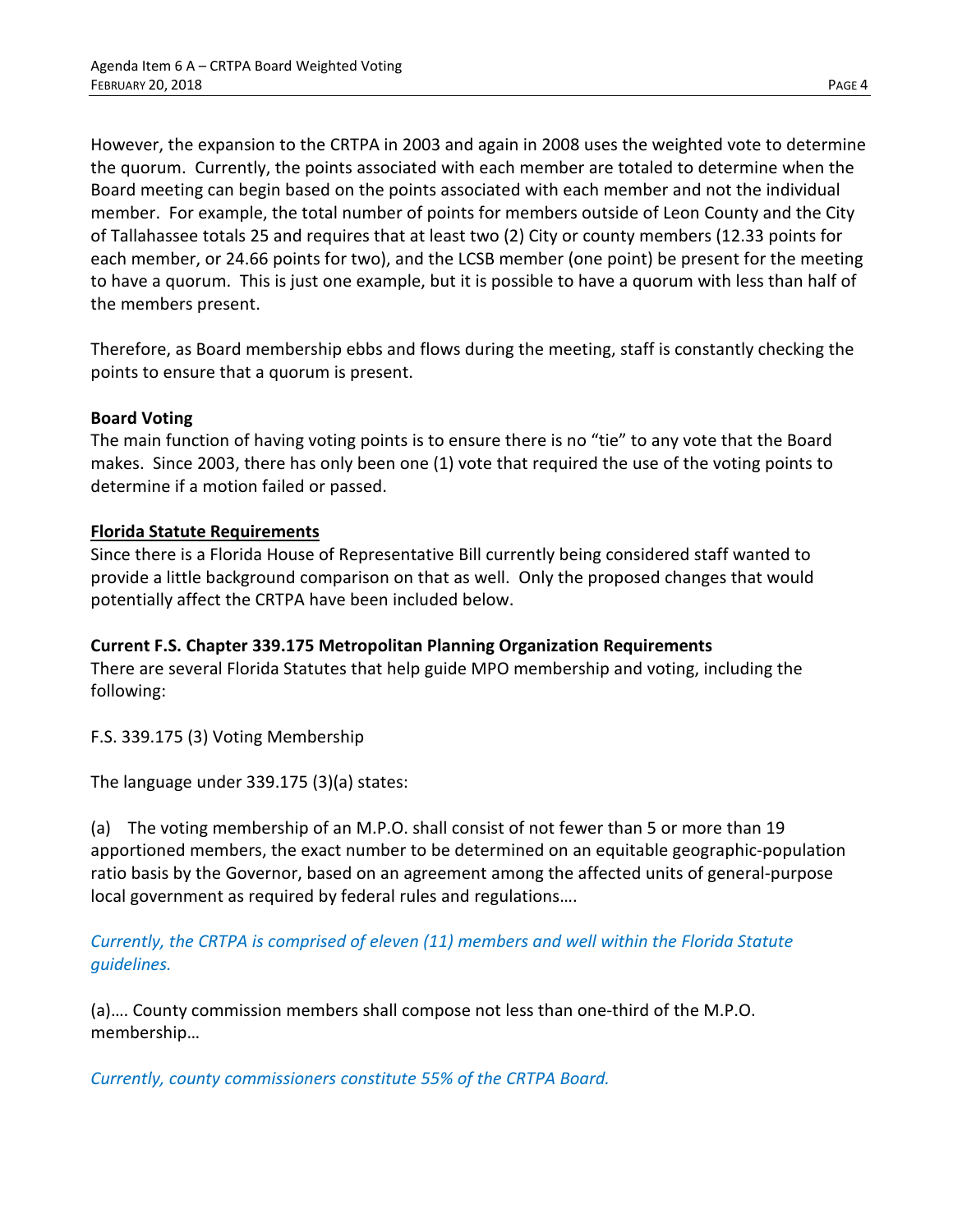#### **House Bill 575 (HB 575)**

This proposed legislation, if implemented by the Florida Legislature, would change several paragraphs in Florida Statute 339.175, relating to the number of MPO Board members, the constitution of commission members, and the removal of the weighted voting structure that several MPO's utilize. It should be noted HB 575 has not progressed through any additional committees since its approval in Local, Federal and Veterans Affairs on January 10. The companion bill SB 1516, has yet to be heard in committee.

#### Voting Membership

Changes to F.S. 339.175 on voting membership are proposed as:

….(a) 1. The voting membership of an M.P.O. designated in an urbanized area with a population of 500,000 or fewer shall consist of at least 5 but not more than 11 25 apportioned members, with the exact number determined on an equitable geographic-population ratio basis..

### *The CRTPA has eleven (11) members, and therefore meets the proposed change.*

#### County Commission Membership

Changes to F.S. 339.175 on county commission membership are proposed as:

….(a) 3. In accordance with 23 U.S.C. s. 134, the Governor may also allow M.P.O. members who represent municipalities to alternate with representatives from other municipalities within the metropolitan planning area which do not have members on the M.P.O. With the exception of instances in which all of the county commissioners in a single-county M.P.O. are members of the M.P.O. governing board, County commissioners shall compose at least one-third of the M.P.O. governing board membership; however, the entire county commission may not be members of the M.P.O. governing board...

*The CRTPA does not have the entirety of any county commission as voting members.*

### Weighted Voting

Changes to F.S. 339.175 on weighted voting are proposed as:

### …An M.P.O. may not adopt a weighted voting structure….

*The CRTPA does have a weighted voting structure that is based on the population that each member represents. This structure has been in place since the expansion from the MPO to the CRTPA occurred in 2003. At the time, CRTPA Board did not want to move to a "1 to 1" without Leon County and the City of Tallahassee maintaining their majority voting position. Staff felt that the best way to accommodate this was to move towards a weighted representative vote.*

*The proposed language changes to the F.S. 339.175 through HB 575 only affect the CRTPA on the removal of weighted voting. The CRTPA is not the only MPO that relies on weighted voting. North Florida TPO (Jacksonville), River to the Sea TPO (Volusia), Pasco County MPO, and Heartland MPO (South-Central Florida) have weighted voting on their respective Boards.*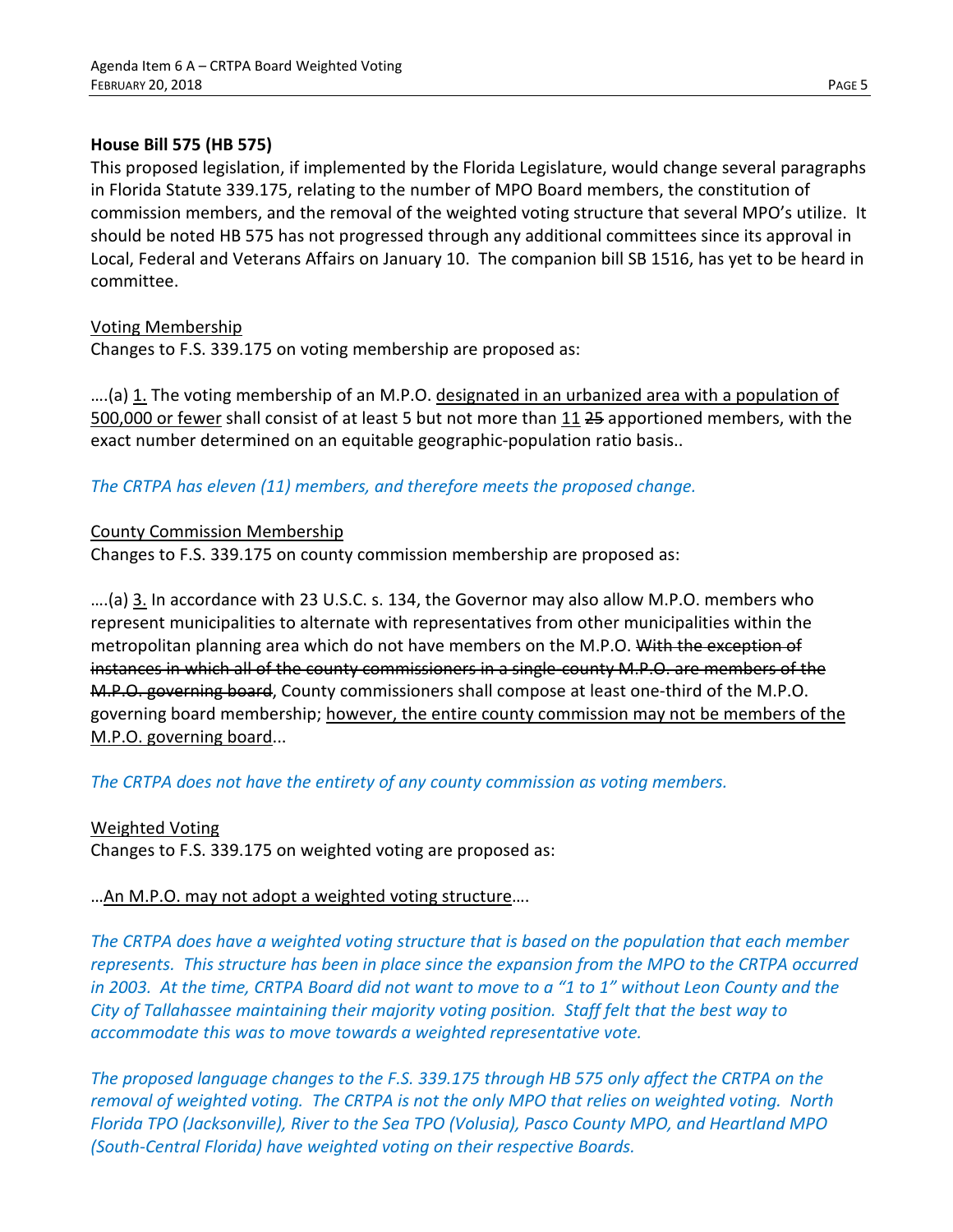#### **One Member - One Vote Structure**

If the CRTPA Board so chooses to move to a one member – one vote structure, it can be accomplished using the current eleven (11) members (shown below). Based on this structure, the option for the City of Tallahassee and Leon County to change their respective number members would need to be eliminated.

| <b>CRTPA Board Member</b>    | <b>Votes</b> |
|------------------------------|--------------|
| <b>Gadsden County Cities</b> |              |
| <b>Gadsden County</b>        |              |
| Jefferson County             |              |
| Wakulla County               |              |
| Leon County School Board     |              |
| Tallahassee                  |              |
| Leon County                  |              |
| <b>Total Votes</b>           |              |

Should the Board choose to eliminate weighted voting, two things will need to occur:

1. Update the CRTPA Interlocal Agreement to eliminate references to weighted voting.

Since each member government is a party to the interlocal agreement, this would be the most time-consuming portion of the process since the update would be contingent on review by 12 attorneys and placing the agreement on 12 different meeting agendas. FDOT is a party to the agreement as well. Estimated time to complete: 6 - 9 months.

2. Update the CRTPA Bylaws to eliminate references to weighted voting.

The Bylaw update could be accomplished in one meeting upon completing the update of the Interlocal Agreement.